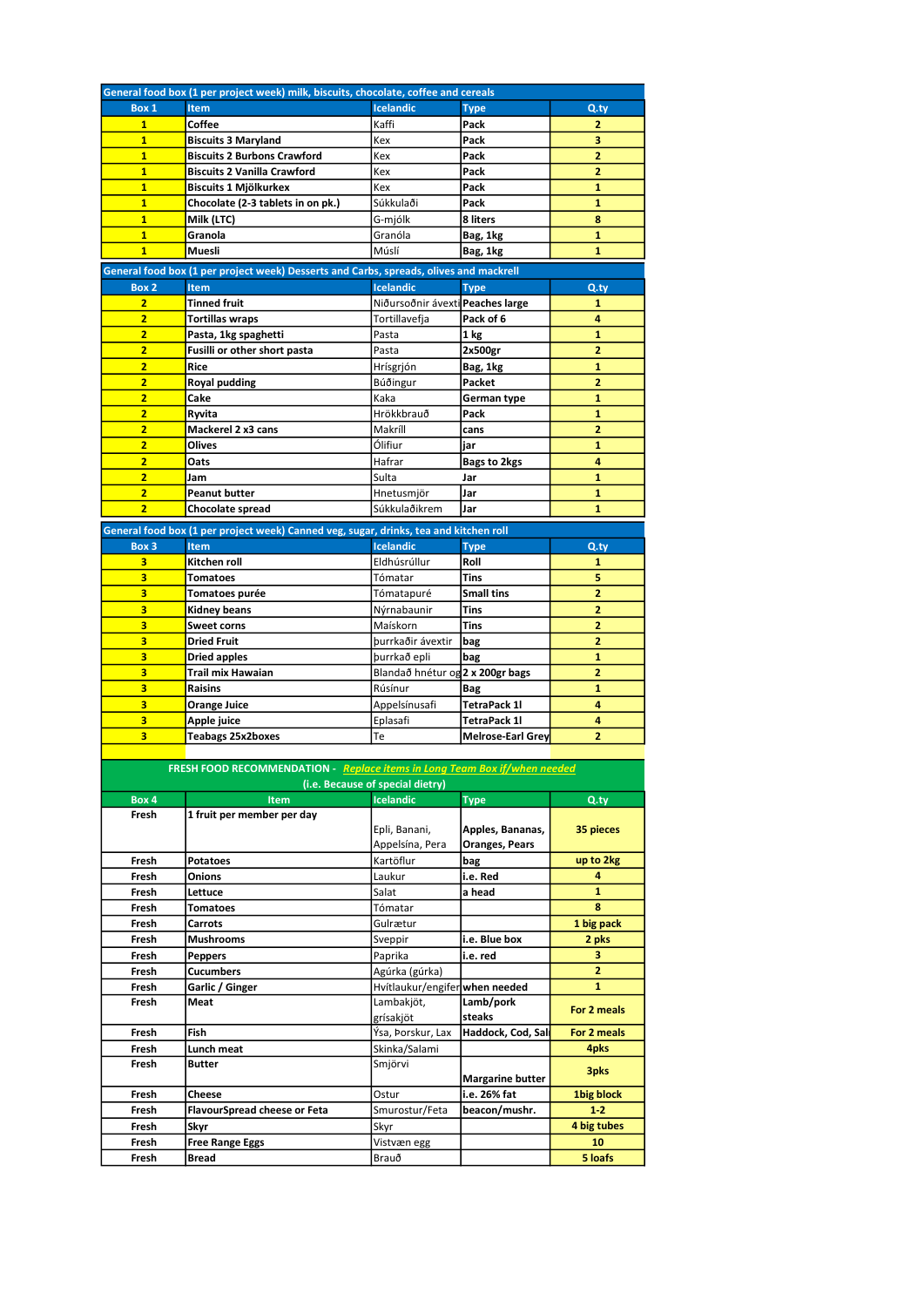| LONG TERM BOX (1 per group, plastic box) |                          |                                 |                   |                |
|------------------------------------------|--------------------------|---------------------------------|-------------------|----------------|
| <b>Box</b>                               | Item                     | Icelandic                       | <b>Type</b>       | $Q_{\cdot}$ ty |
| <b>LTB</b>                               | Salt                     | Salt                            | Tub               | $\mathbf{1}$   |
| <b>LTB</b>                               | Sov                      | Soja                            | <b>Bottle</b>     | $\mathbf{1}$   |
| <b>LTB</b>                               | Ketchup                  | Tómatsósa                       | <b>Bottle</b>     | $\mathbf{1}$   |
| <b>LTB</b>                               | Mustard                  | Sinnep                          | Pot               | 1              |
| <b>LTB</b>                               | Cooking oil              | Steikingar-/ólífuolí Bottle, 11 |                   | $\mathbf{1}$   |
| <b>LTB</b>                               | Lemon juice              | Sítrónusafi                     | Squeezer          | $\mathbf{1}$   |
| <b>LTB</b>                               | Vegetable stock cubes    | Grænmetisteninga Pack           |                   | $\overline{2}$ |
| <b>LTB</b>                               | <b>Red Lentils</b>       | Rauðar linsur                   | <b>Bag, 250gr</b> | $\overline{a}$ |
| <b>LTB</b>                               | Soup (powder)            | Súpa (duft)                     | Packet            | 4              |
| <b>LTB</b>                               | Catbury chocolate powder | Catbury (Kakó)                  | Tin               | $\mathbf{1}$   |
| <b>LTB</b>                               | <b>Swiss Miss</b>        | Swiss Miss (Kakó)               | <b>Tin</b>        | $\mathbf{1}$   |
| <b>LTB</b>                               | Syrup (Squeezy ones)     | Sýróp                           | Squeezer          | $\mathbf{1}$   |
| <b>LTB</b>                               | Honey                    | Hunang                          | Jar               | $\mathbf{1}$   |
| <b>LTB</b>                               | Cinnamon                 | Kanill                          | Tub               | $\mathbf{1}$   |
| <b>LTB</b>                               | Sugar                    | Sykur                           | 1kg               | $\mathbf{1}$   |
| <b>LTB</b>                               | Flour                    | Hveiti                          | Bag, 1kg          | $\overline{2}$ |
| <b>LTB</b>                               | Yeast                    | Ger                             | <b>Sachet</b>     | 4              |
| <b>LTB</b>                               | <b>Black Pepper</b>      | Svartur pipar                   | Small jar         | $\mathbf{1}$   |
| <b>LTB</b>                               | Lemon pepper             | Sítrónupipar                    | Small jar         | $\mathbf{1}$   |
| <b>LTB</b>                               | Dill                     | Dill                            | Small jar         | $\mathbf{1}$   |
| <b>LTB</b>                               | Rosemary                 | Rósmarín                        | Small jar         | $\mathbf{1}$   |
| <b>LTB</b>                               | Pizza herbs              | Pizzakrydd                      | Small jar         | $\mathbf{1}$   |
| <b>LTB</b>                               | Curry mix (powder)       | Karrí                           | Large jar         | 1              |
| <b>LTB</b>                               | Chili powder             | Chíle (rauður piparSmall jar    |                   | $\mathbf{1}$   |
| <b>LTB</b>                               | <b>Corn Flour</b>        | Maíssterkja                     | box               | $\mathbf{1}$   |
| <b>LTB</b>                               | <b>Chickpeas</b>         | Kjúklingabaunir                 | <b>Tin</b>        | $\mathbf{1}$   |

|            | SUNDRIES (1 per group, plastic box) |                  |                |                |
|------------|-------------------------------------|------------------|----------------|----------------|
| <b>Box</b> | <b>Item</b>                         | Icelandic sing.  | <b>Type</b>    | Q.tv           |
| Sund&Docs  | Washing up liquid                   | Uppbvottalögur   |                | 1              |
| Sund&Docs  | Alcohol soap                        | Spritt           |                | 1              |
| Sund&Docs  | <b>Sponges</b>                      | Svampur          |                | 4              |
| Sund&Docs  | <b>Scrubber</b>                     | Skrúbbur         |                | $\mathbf{1}$   |
| Sund&Docs  | Pan scourer                         | Pottaskrúbbur    |                | 1              |
| Sund&Docs  | <b>Tea towels</b>                   | Viskastykki      |                | 4              |
| Sund&Docs  | <b>Cleaning Cloths</b>              | Hreinsiklútur    |                | 1              |
| Sund&Docs  | <b>Brillo pads</b>                  | Brillo stálull   |                | $\mathbf{1}$   |
| Sund&Docs  | <b>Clothes pegs</b>                 | Snagi            |                | 24             |
| Sund&Docs  | <b>Washing gloves</b>               | Gúmmíhanski      |                | 1              |
| Sund&Docs  | <b>Big trash bags</b>               | Ruslapoki        | roll           | $\mathbf{1}$   |
| Sund&Docs  | <b>Tin foil</b>                     | Álpappír         |                | 1              |
| Sund&Docs  | Cling film                          | Plastfilma       |                | 1              |
| Sund&Docs  | <b>Polybags</b>                     | Glært plastpoki  | one roll of 20 | 1              |
| Sund&Docs  | <b>Sandwich bags</b>                | Nestispoki       | one roll of 50 | 1              |
| Sund&Docs  | <b>Food plastic boxes</b>           | Nestisbox        |                | $\overline{2}$ |
| Sund&Docs  | Lighter one big one small           | Kveikjari        | 4 big ones     | $\overline{2}$ |
| Sund&Docs  | <b>Box of macthes</b>               | Eldspýtur        |                | 1              |
| Sund&Docs  | <b>Plastic coffee filter</b>        | Plastfilter      |                | $\overline{2}$ |
| Sund&Docs  | <b>Coffee filters</b>               | Kaffifilter      |                | 30             |
| Sund&Docs  | <b>Bungees</b>                      | Teygja           |                | $\overline{2}$ |
| Sund&Docs  | Gaffer tape                         | Gaffer límband   | roll           | 1              |
| Sund&Docs  | Small cooker                        | Lítil gaseldavél |                | 2              |
| Sund&Docs  | Sanitizer gel soap                  | Spritt 70%       |                | 1              |
| Sund&Docs  | <b>Strings for hanging clothes</b>  |                  | few meters     | $\mathbf{1}$   |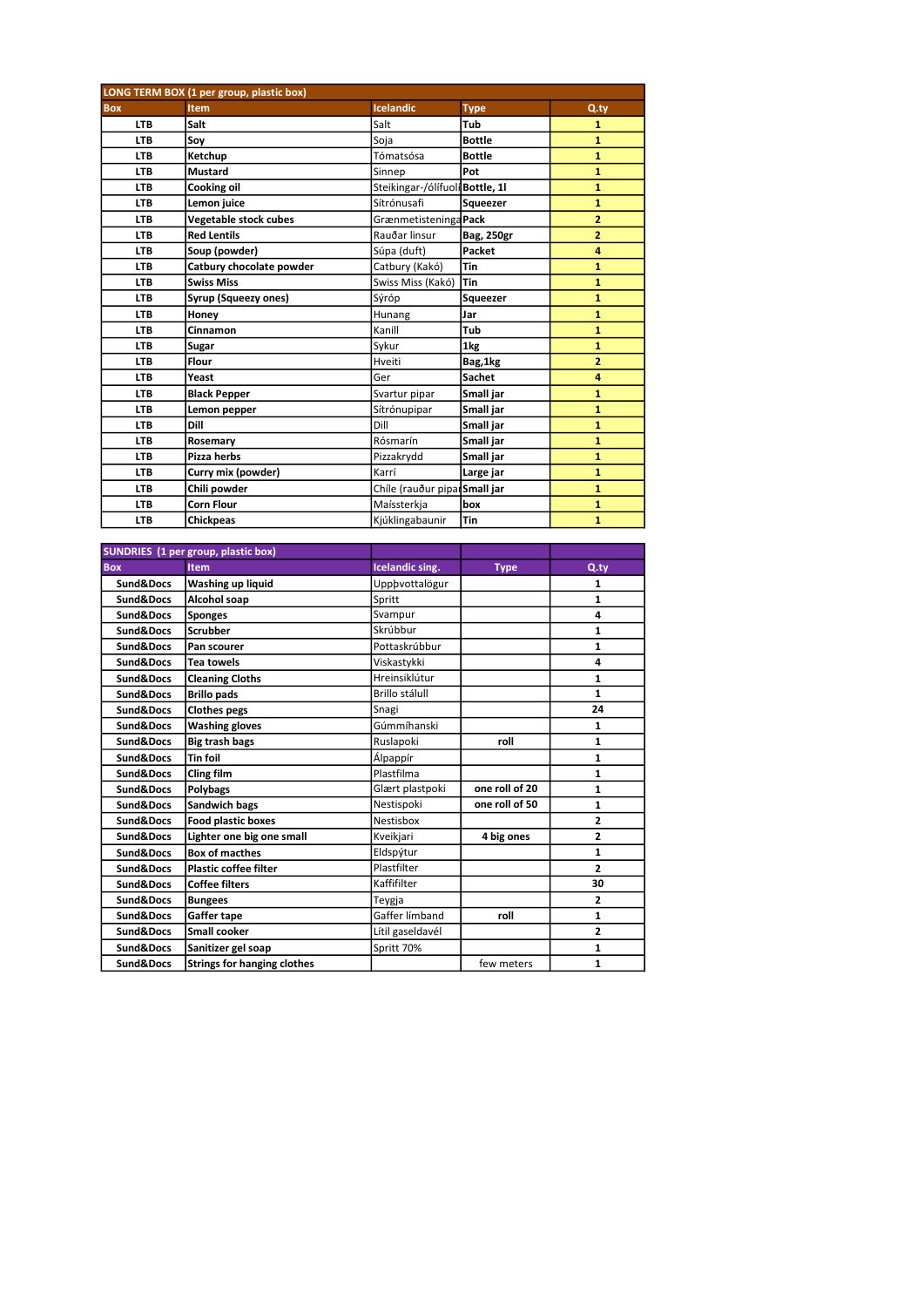| <b>KITCHEN EQUIPMENT BOX (usually follows the mess tent)</b> |                             |                             |                |
|--------------------------------------------------------------|-----------------------------|-----------------------------|----------------|
| <b>Box</b>                                                   | Item                        | <b>Icelandic (singular)</b> |                |
| <b>Kitchen Box</b>                                           | <b>Knifes</b>               | Hnífur                      | 7              |
| <b>Kitchen Box</b>                                           | <b>Forks</b>                | Gaffall                     | $\overline{7}$ |
| <b>Kitchen Box</b>                                           | <b>Spoons</b>               | Matskeið                    | $\overline{7}$ |
| <b>Kitchen Box</b>                                           | <b>Tea Spoons</b>           | Teskeið                     | 7              |
| Kitchen Box                                                  | <b>Plates large</b>         | Matardiskur                 | 7              |
| <b>Kitchen Box</b>                                           | <b>Plates small</b>         | Lítill diskur               | $\overline{7}$ |
| <b>Kitchen Box</b>                                           | Soup bowls                  | Djúpur diskur               | $\overline{7}$ |
| Kitchen Box                                                  | Cups                        | <b>Bolli</b>                | $\overline{7}$ |
| <b>Kitchen Box</b>                                           | Glasses                     | Glas                        | 7              |
| <b>Kitchen Box</b>                                           | Pots (3 diff sizes)         | Pottur                      | 3              |
| <b>Kitchen Box</b>                                           | Frying pan                  | Steikarpanna                | $\mathbf{1}$   |
| <b>Kitchen Box</b>                                           | Mixing bowls (3 diff sizes) | Skál                        | 3              |
| <b>Kitchen Box</b>                                           | Spatula                     | Spaði                       | $\mathbf{1}$   |
| <b>Kitchen Box</b>                                           | Can opener                  | Dósaopnari                  | $\mathbf{1}$   |
| Kitchen Box                                                  | Ladels                      | Ausa                        | $\overline{2}$ |
| <b>Kitchen Box</b>                                           | Big spoon (also wooden)     | Sleif                       | $\overline{2}$ |
| <b>Kitchen Box</b>                                           | <b>Sieve</b>                | Sigti                       | $\mathbf{1}$   |
| <b>Kitchen Box</b>                                           | Whask                       | Pískur                      | 1              |
| <b>Kitchen Box</b>                                           | <b>Big knives</b>           | Stór hnífur (búrhnífur)     | $\mathbf{1}$   |
| <b>Kitchen Box</b>                                           | small sharp knife           | Lítill hnífur               | $\mathbf{1}$   |
| <b>Kitchen Box</b>                                           | Potato peeler               | Flysjari                    | $\mathbf{1}$   |
| <b>Kitchen Box</b>                                           | Cheese gritter              | Ostarifjárn (rifjárn)       | $\mathbf{1}$   |
| <b>Kitchen Box</b>                                           | <b>Cheese slicer</b>        | Ostaskeri                   | 1              |
| <b>Kitchen Box</b>                                           | Jug                         | Kanna (krús)                | 1              |
| <b>Kitchen Box</b>                                           | <b>Chopping board</b>       | Skurðbretti                 | $\overline{2}$ |
| <b>Kitchen Box</b>                                           | <b>Scissor</b>              | Skæri                       | $\mathbf{1}$   |
| <b>Kitchen Box</b>                                           | <b>Washing bowl</b>         | Þvottaskál                  | 1              |
| <b>Kitchen Box</b>                                           | Pot coaster :)              | Hitamotta                   | $\overline{2}$ |
| <b>Kitchen Box</b>                                           | <b>Table thermos</b>        | hitakanna                   | 1              |

| <b>MESS TENT ITEMS</b>      |                                               |                    |  |
|-----------------------------|-----------------------------------------------|--------------------|--|
|                             | <b>Item</b>                                   | Icelandic singular |  |
|                             | Mess tent equip. Mess tent (single or double) | Eldhústiald        |  |
| Mess tent equip. Cool box   |                                               | lKælibox           |  |
| Mess tent equip. Big cooker |                                               | Stór gashella      |  |
|                             | Mess tent equip. Big 11kg yellow gas tank     | Gaskútur           |  |
| Mess tent equip. Spanner    |                                               | Skiptilykill       |  |
|                             | Mess tent equip. Drinking water tank          | Vatnskútur         |  |
| Mess tent equip. Stools     |                                               | l Kollur           |  |
|                             | Mess tent equip. First aid Kit small green    | Fyrsta hjálp       |  |

| TEAM ITEMS - The team leader will have a car and a leader's backpack |                                                                  |                           |    |                |
|----------------------------------------------------------------------|------------------------------------------------------------------|---------------------------|----|----------------|
|                                                                      | <b>Item</b>                                                      | <b>Icelandic singular</b> |    |                |
| backpack                                                             | <b>Thermos</b>                                                   | Hitabrúsi                 |    | $\overline{2}$ |
| backpack                                                             | <b>Markers</b>                                                   | Túspenni                  |    | 1              |
| backpack                                                             | Notebook, and pen                                                | Minnisbók                 |    | 1              |
| backpack                                                             | First aid Kit (Green waist one)                                  | Fyrsta hjálp              |    | 1              |
| backpack                                                             | Phone and rechargers                                             | Sími og hleðslutæki       |    | 1              |
| backpack                                                             | <b>ID leaders card</b>                                           | Liðstjóraskirteini        |    | 1              |
| Car                                                                  | Folder (Project logs, checklists, cookbo Mappa                   |                           |    | 1              |
| Car                                                                  | First aid Kit (Orange one)                                       | Fyrsta hjálp              |    | 1              |
| Car                                                                  | N1 card                                                          | Eldsneytiskort            |    | 1              |
| Car                                                                  | Bónus card                                                       | Viðskiptakort Bónus       |    | 1              |
| Car                                                                  | Other shopping cards (when available)                            |                           |    | 1              |
| Car                                                                  | Phone recharger for cars                                         | Símahleðslutæki           |    | 1              |
| Car                                                                  | <b>Atlas</b>                                                     | Vegahandbók               |    | 1              |
| Car                                                                  | Screen wash                                                      | Rúðuvökvi                 | 51 | 1              |
| Car                                                                  | Ziplocks to put the receips / bills (in the folder)              |                           |    | 1              |
| Pick-up                                                              | <b>Fuel tank</b>                                                 | Eldsneytisbrúsi           |    | 1              |
| Pick-up                                                              | <b>Bungees</b>                                                   | Teyja                     |    | 1              |
| Pick-up                                                              | Strap or tow-rope                                                | Eg veit bað ekki:)        |    | 1              |
| Light bulbs can be changed at some N1 station, using N1 card.        |                                                                  |                           |    |                |
|                                                                      | If you use the extra screen wash, please make sure to replace it |                           |    |                |